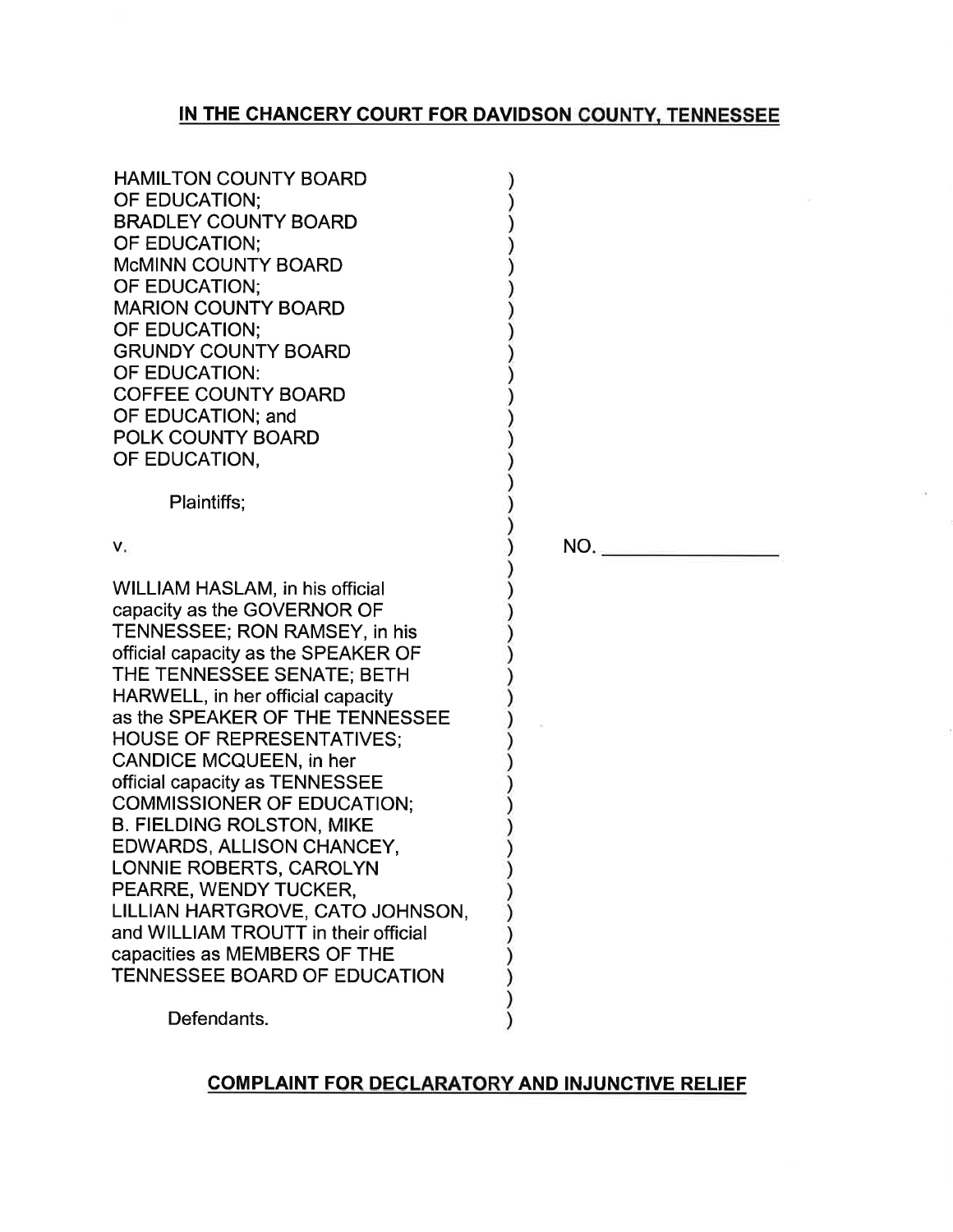NOW COME the Plaintiffs, by and through counsel, and allege that the State of Tennessee has breached its duty under the Tennessee Constitution to provide a system of free public education for the children of this State and has instead created a system that ímpermissibly shifts the cost of education to local boards of education, schools, teachers and students, resulting in substantially unequal educational opportunities across the State and even within the Plaintiffs' counties. In support of these allegations, the Plaintiffs would show this Court as follows:

1. Each of the Plaintiffs is a local board of education existing pursuant to T.C.A. S 49-1 -102(c) for the purpose of operating a local public school system within its own county. Each local board of education brings this action on behalf of itself, the teachers whom it employs, and the students whom it educates.

2. The Defendants are officials of the State of Tennessee charged with the constitutional and statutory obligation of providing students in Tennessee with a free public education. ln particular, William Haslam is the Governor of the State of Tennessee and has both the constitutional and statutory obligation to enforce the laws of this State. Ron Ramsey and Beth Harwell are the Speakers of the Tennessee Senate and the Tennessee House of Representatives, respectively, whose legislative chambers have the responsibility to fund Tennessee's system of public education. Candice McQueen is the Commissioner of Education and has the primary responsibility of formulating policies and regulations for consideration by the State Board of Education. B. Fielding Rolston, Mike Edwards, Allison Chancey, Lonnie Roberts, Carolyn Pearre, Wendy Tucker, Lillian Hartgrove, Cato Johnson, and William Troutt are members of the Tennessee State Board of Education and have the authority under T.C.A. S 49-1-102(a) to promulgate rules and regulations establishing the standards of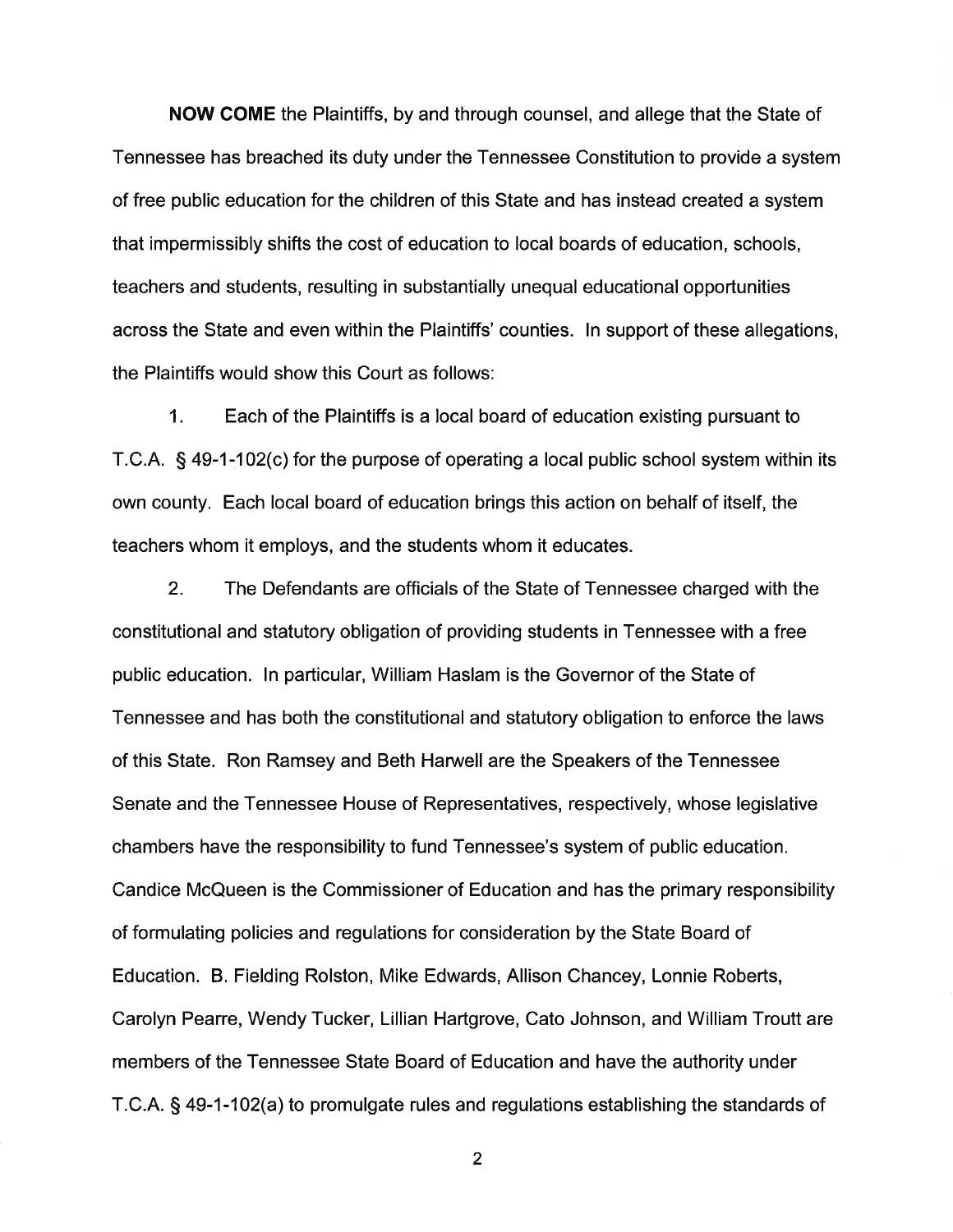operations for public schools throughout the State. The State Board of Education also has the authority under T.C.A. § 49-3-305(a) to establish rules and regulations governing the funding of Tennessee's public schools.

3. This is an action brought pursuant to the Tennessee Declaratory Judgments Act, T.C.A. § 29-14-101 et seq., in which the Plaintiffs ask this Court to find and declare that the State has breached its duty under the education clause of the Tennessee Constitution, Article Xl, Section 12, inasmuch as it has failed to provide Tennessee's students with a system of free public education; that the State's system of financing public education violates the equal protection clauses of the Tennessee Constitution, Article l, Section 8, and Article Xl, Section 8, inasmuch as the State has not provided a free education to students, compelling schools in comparatively more affluent communities to shift these costs to students and their parents and schools in less affluent communities to cut services or to do without educational opportunities; that the State is violating T.C.A. S 49-1 -102(a) inasmuch as the State has failed to implement its own laws calculated to provide for an equitable level of educational funding across the State; and that the State has violated Article ll, Section 24 of the Tennessee Constitution by imposing a series of unfunded mandates upon the communities of this State, all of which have impaired the abilities of the Plaintiffs to fulfill their statutory obligations to the children of their respective counties.

4. lnasmuch as this is an action against the State of Tennessee, venue is proper before this Court pursuant to T.C.A. § 4-4-104 and T.C.A. § 20-4-101.

### **SCHOOL FUNDING LITIGATION**

5. ln 1993, in the case of Tennessee Small School Systems v. McWherter et al., 851 S.W.2d 139 (Tenn. 1993), the Tennessee Supreme Court held that the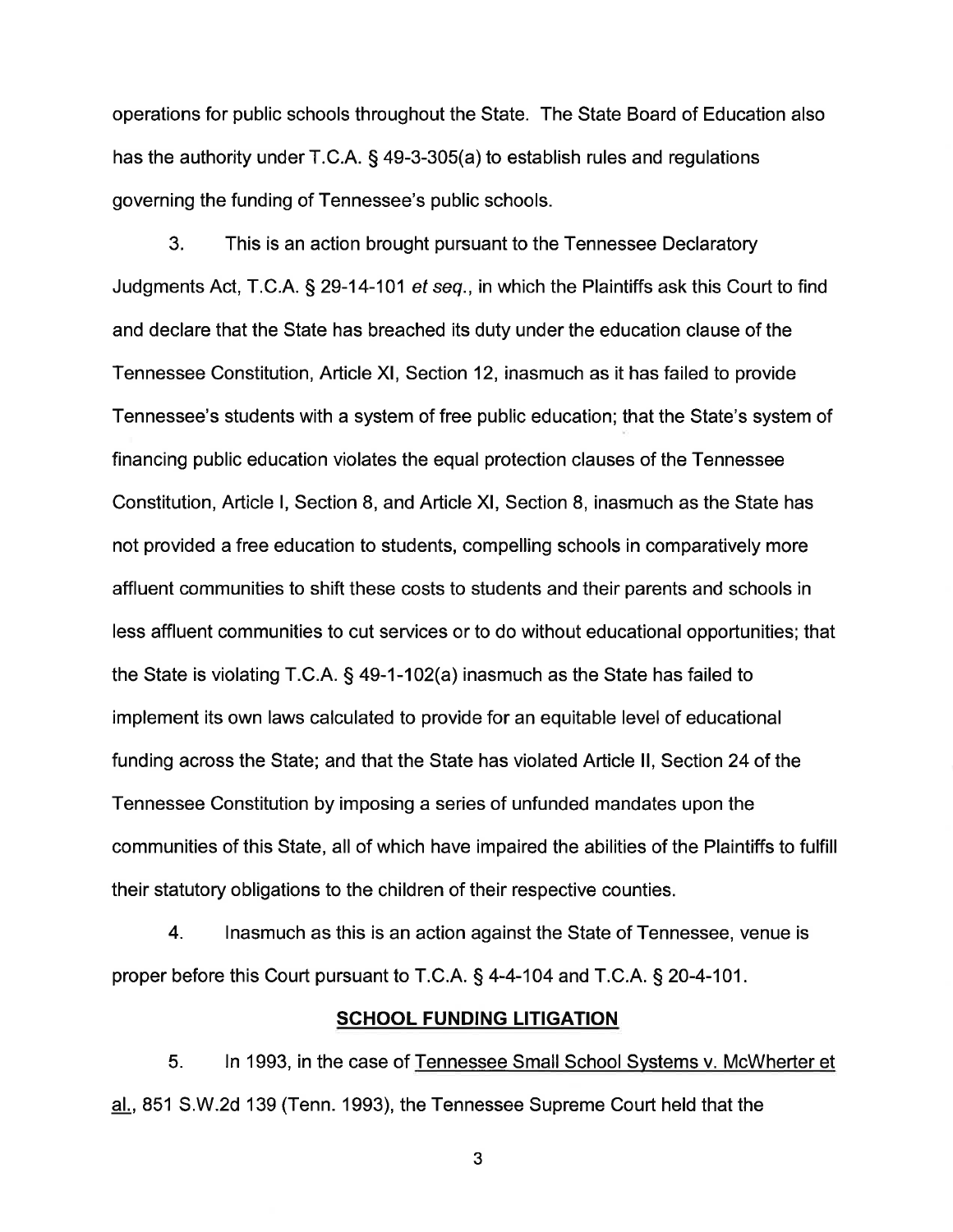Tennessee Constitution provides students in Tennessee with a fundamental right to a free public education. This fundamental right includes, at a minimum, "the opportunity to acquire general knowledge, develop the powers of reasoning and judgment, and generally prepare intellectually for a mature life." ld. at 150-51. The Supreme Court also found that this constitutional right is an enforceable standard that compels the General Assembly to design and maintain a system of free public education. ld. at 151.

6. Additionally, the Supreme Court held that the General Assembly may not shift its constitutional responsibility to provide a statewide system of free public education to local communities without violating the equal protection clauses of the Tennessee Constitution. ld. at 154-55. The Court specifically found that the State's then-existing system of funding education was heavily dependent upon the ability and desire of local governments to augment the State's own funding effort such that there were wide disparities across the State among the educational opportunities available to different children. ld. at 155-56.

7. ln 1992, while Tennessee Small School Svstems v. McWherter et al. was pending, the General Assembly enacted the Basic Education Program (the BEP). The BEP was the State's first comprehensive effort to measure the true cost of operating a system of public education in Tennessee and to spread those costs equitably across the State based upon a local government's ability to share these costs. The BEP attempted to determine these costs by identifying 42 separate cost components. The BEP also created a Review Committee whose task it was to determine the actual cost of these 42 different components in each of the local boards of education and to make recommendations to the State Board of Education, the Commissioner of Education, the Senate, and the House of Representatives regarding funding.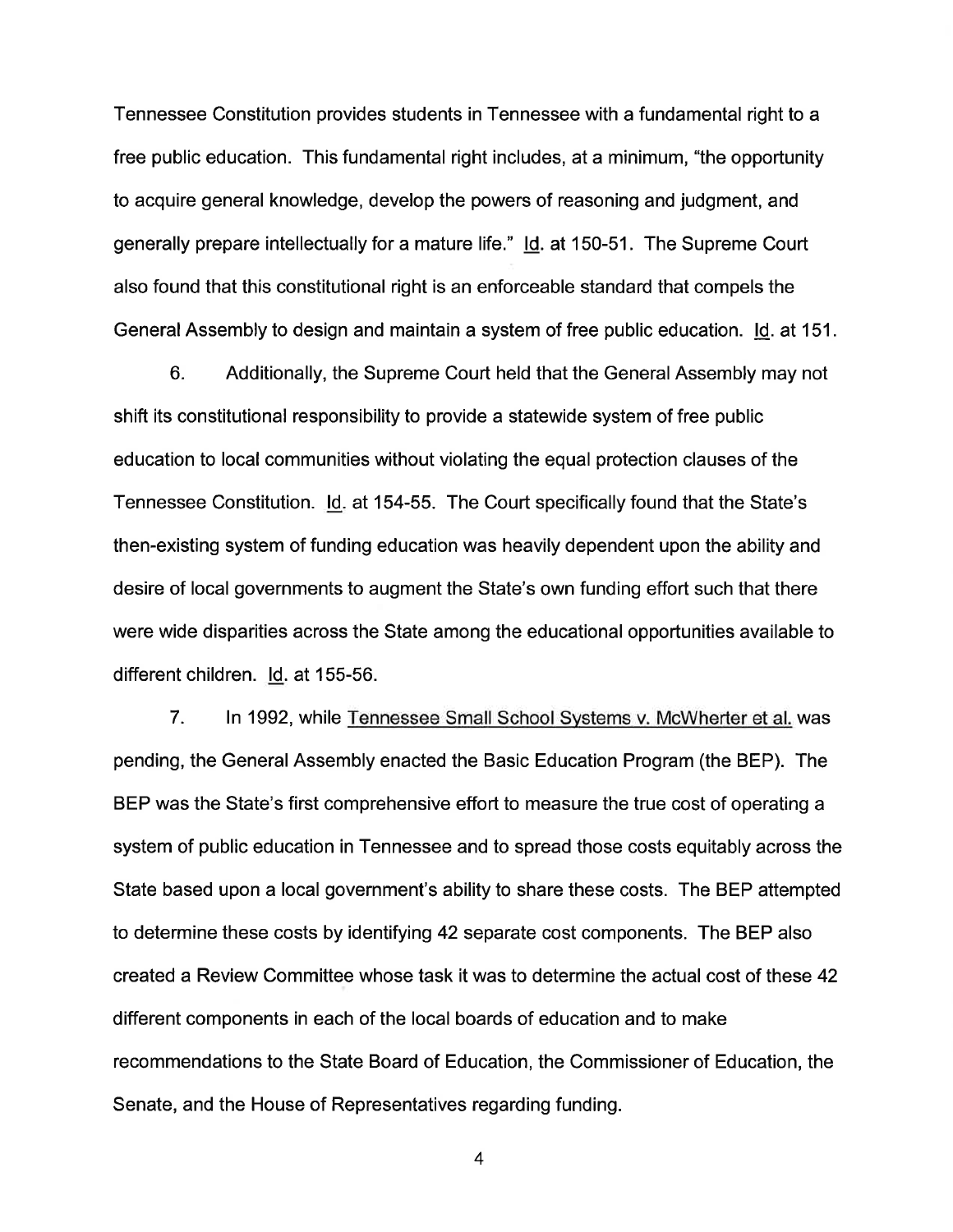8. ln 1995, the Tennessee Supreme Court once again heard Tennessee Small School Systems v. McWherter et al., 894 S.W.2d 734 (Tenn. 1995), this time focusing on whether the BEP fulfilled the General Assembly's constitutional duty to provide a system of free public education and to fund this system in a way that provided substantially equal opportunities. The Supreme Court noted favorably that, if fully implemented, the BEP would fund 75% of the school systems' classroom costs and 50% of its non-classroom support costs. ld. at 737.

9. While recognizing the merits of the BEP, the Supreme Court nevertheless noted one constitutionally significant defect. Although the BEP had taken into account dozens of different cost components that local boards of education confront in operating their school systems, the BEP did not take into account what the Supreme Court held to be "the most important component of any education plan or system," the cost of teachers' compensation and benefits. ld. at 738. The Supreme Court therefore ruled that "the failure to provide for the equalization of teachers' salaries according to the BEP formula puts the entire plan at risk realistically and, therefore, legally." ld.

10. Subsequently, in 2OO2, the Tennessee Supreme Court heard Tennessee Small School Svstems v. McWherter et al., 91 S.W.3d 232 (Tenn. 2002), a third time. The Supreme Court once again found that the State had failed to provide adequately for the cost of teachers' salaries and to equalize them across the State. Id. at 240-41. Curiously, the State had not amended the BEP to include the cost of employing teachers but instead had enacted T.C.A. S 49-3-366, which was a one-time attempt to equalize teachers' salaries. This salary equity plan, however, did not investigate the actual costs that school systems were incurring in employing teachers, and it did not attempt to equalize these costs across the State. Indeed, the Supreme Court found that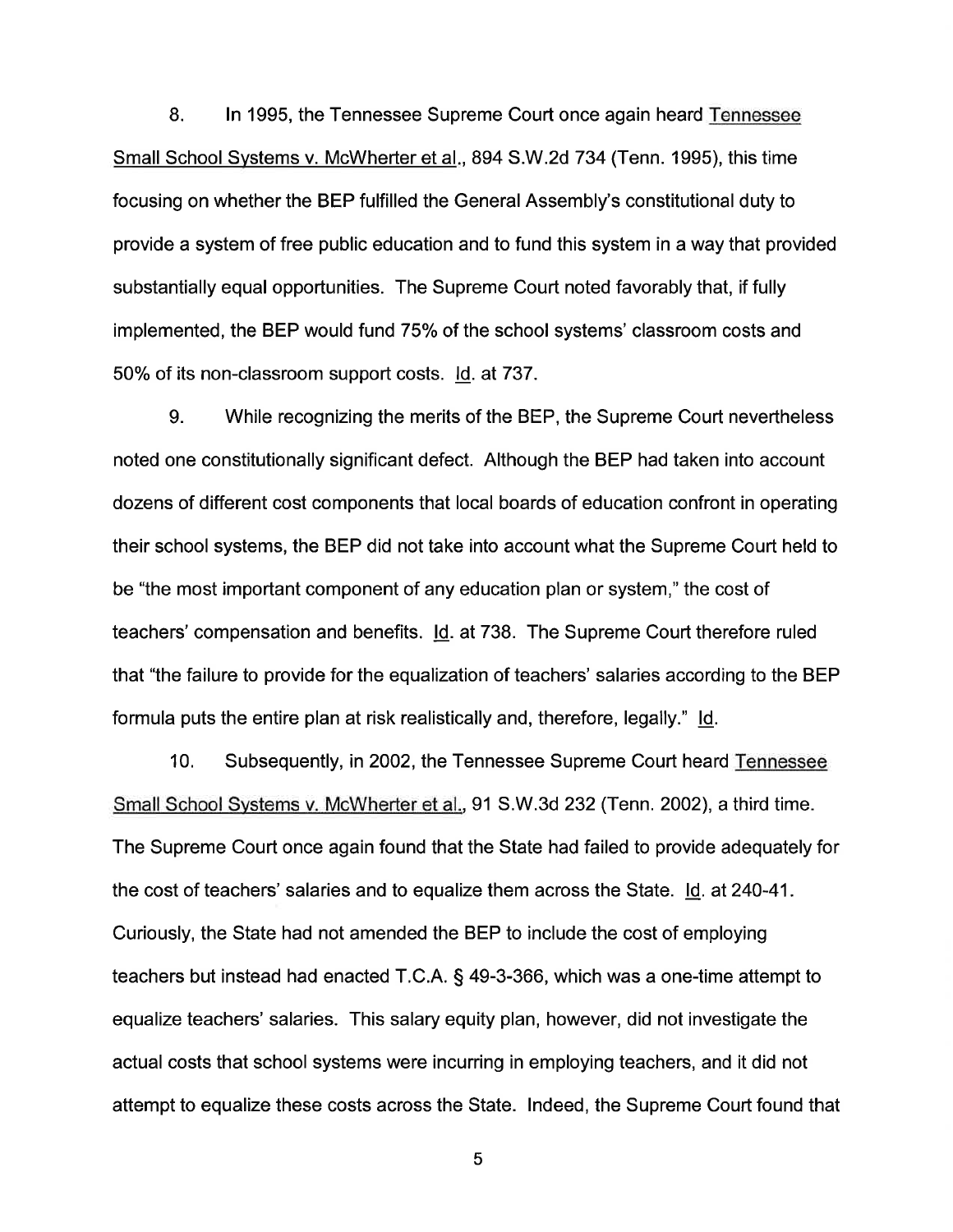the General Assembly had actually ignored the recommendations of its own BEP Review Committee. The Supreme Court therefore noted prophetically that "whatever the average salary may have been in 1998-1999, it is clear that the target salary in [the State'sl equity plan bears no relationship to the current, actual cost of providing teachers as this opinion is written in 2002, leaving a gap that will widen with each passing year." Id. at 240.

### THE BEP 2.0

11. ln 2007, the General Assembly amended its Basic Education Program to include the cost of teachers within the funding formula. The General Assembly further provided that the cost of these positions would be adjusted from time to time to track the recommendations of the Review Committee.

12. These changes, however, were to be phased in with funds that might be made available through the general appropriations act. Apart from a one-time adjustment that did not close the funding gap, these funds have never been appropriafed, as a consequence of which the funding gap of approximately \$3,800 per teacher per year that existed in 2002 is now approximately \$10,000 per teacher per year. In total, the State's funding formula underestimates the cost of teachers' salaries by approximately \$532 million.

13. Additionally, despite the stated intention of covering the costs of teachers in the BEP, the State has never made provision for the actual cost of teachers' health insurance. Although local boards of education employ teachers for an entire year, the State only allows for ten months' of insurance coverage. As a consequence, fhe Sfafe's fundíng formula underestimates the cosf of teachers' insurance by approximately \$64 million.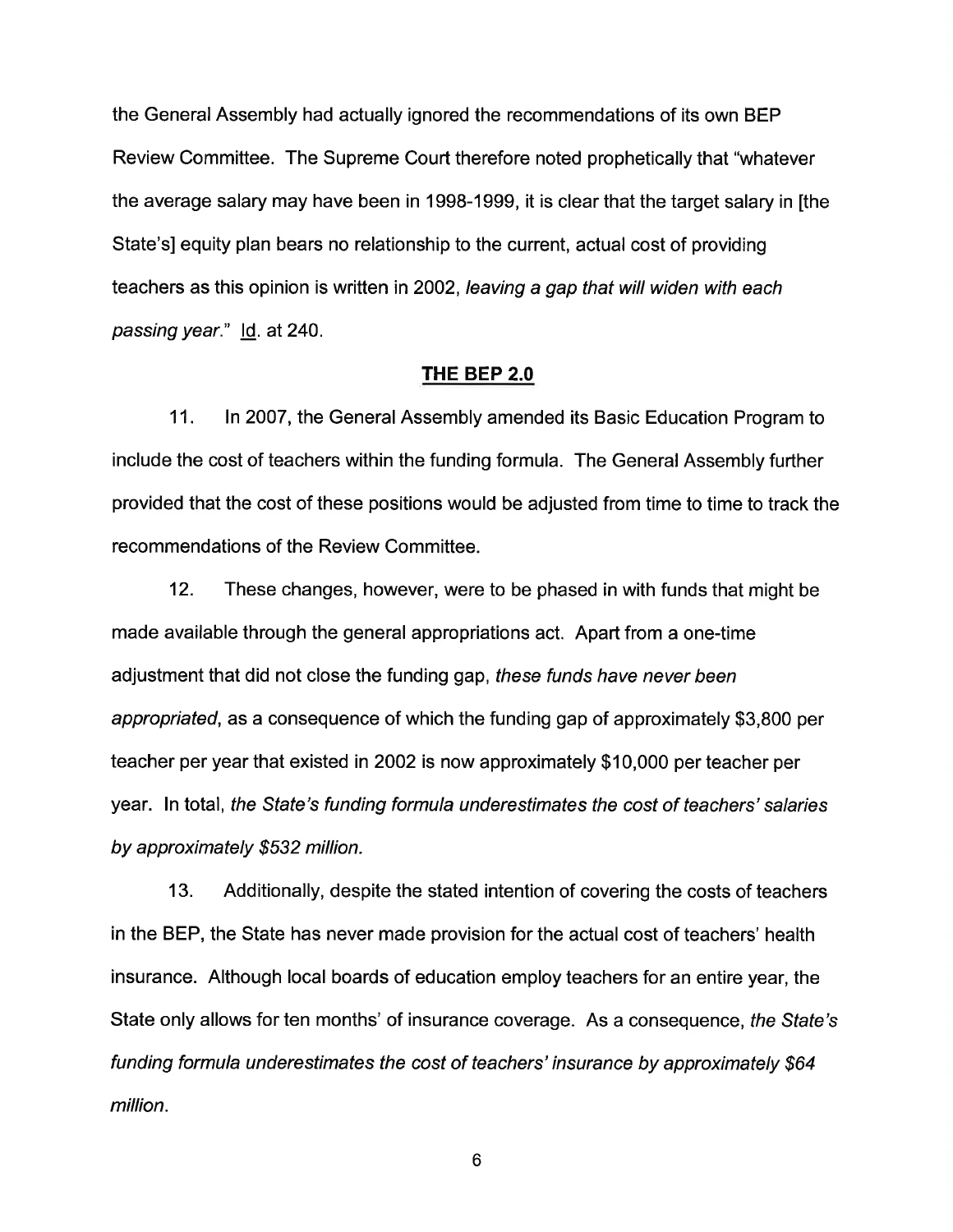14. Furthermore, while the BEP formula presumes that the State will pay 75% of classroom costs, it presently pays only 70% of these costs, resulting in an annual shortfall of approximately \$134 million even before taking into consideration that the State already uses artificially low figures associated with the cost of operating the school system.

15. Meanwhile, pursuant to its statutory duty under T.C.A. § 49-1-302(4)(B) and T.C.A. S 49-3-351(a), the BEP Review Committee has consistently made a number of recommendations to the State Board of Education, the Commissioner of Education, and both Houses of the Tennessee General Assembly designed to fund the true cost of operating Tennessee's system of public education. The State, however, has simply ignored the recommendations of the BEP Review Committee.

16. Most recently, on November 1,2014, the BEP Review Committee issued a report finding the BEP formula failed to estimate accurately a local board of education's cost of insuring its teachers; failed to utilize the actual salary costs a local board of education incurs in employing its teachers; failed to provide the requisite 75% of classroom expenses set forth under Tennessee law; used too high a class size ratio in generating the number of BEP-funded instructional positions; failed to provide necessary costs associated with professional development and mentoring of teachers; failed to fund school nurses and technology coordinators; failed to provide adequate funding for teaching materials and supplies; failed to account for the increased use of technology within school systems; failed to account for the cost of inflation as related to a local board of education's technology costs; and failed to fund necessary positions associated with the increased use of technology. ln total, the BEP Review Committee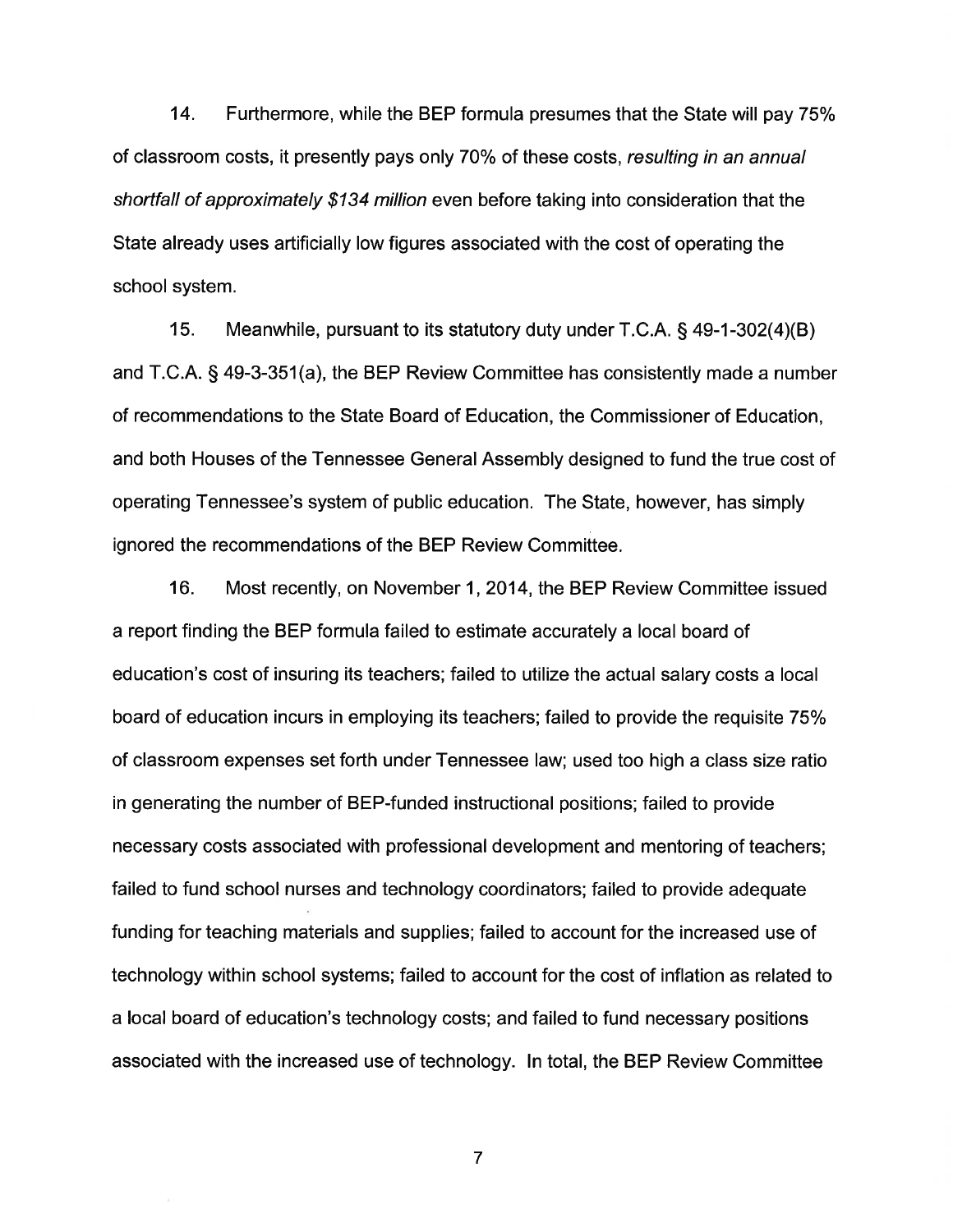concluded that the General Assembly is underfunding education in Tennessee by hundreds of millions of dollars.

### EDUCATION REFORM EFFORTS

17. As part of its constitutional duty to establish an excellent system of public education for Tennessee's children so that, upon graduation from the State's public schools, they might function effectively in the modern economy, the State has been pursuing education reform. As part of these reform efforts, the State has adopted rigorous academic standards for its students and has created a system of accountability measures designed to assess the extent to which local boards of education are achieving these academic standards.

18. ln pursuit of these standards, the State has essentially rewritten much of the curriculum that Tennessee's teachers have used for many years. Along with this new curriculum, teachers are challenged to use different pedagogy to spur their students' critical thinking skills. This higher order thinking, as distinct from rote knowledge, is essential for Tennessee students to function in the 21<sup>st</sup> century economy.

19. Similarly, the State has established a series of tests, intended as accountability measures, to track the students' progress and to hold local boards of education accountable for student achievement. Students are expected to take these tests online to provide for quick feedback to the teachers and the local boards of education.

20. As an essential component of this education reform, the State has also required local boards of education and their teachers to implement a program known as Response to lntervention (RTl). This program, which is excellent pedagogy, requires local boards of education and their teachers to spend extra time with students who are

I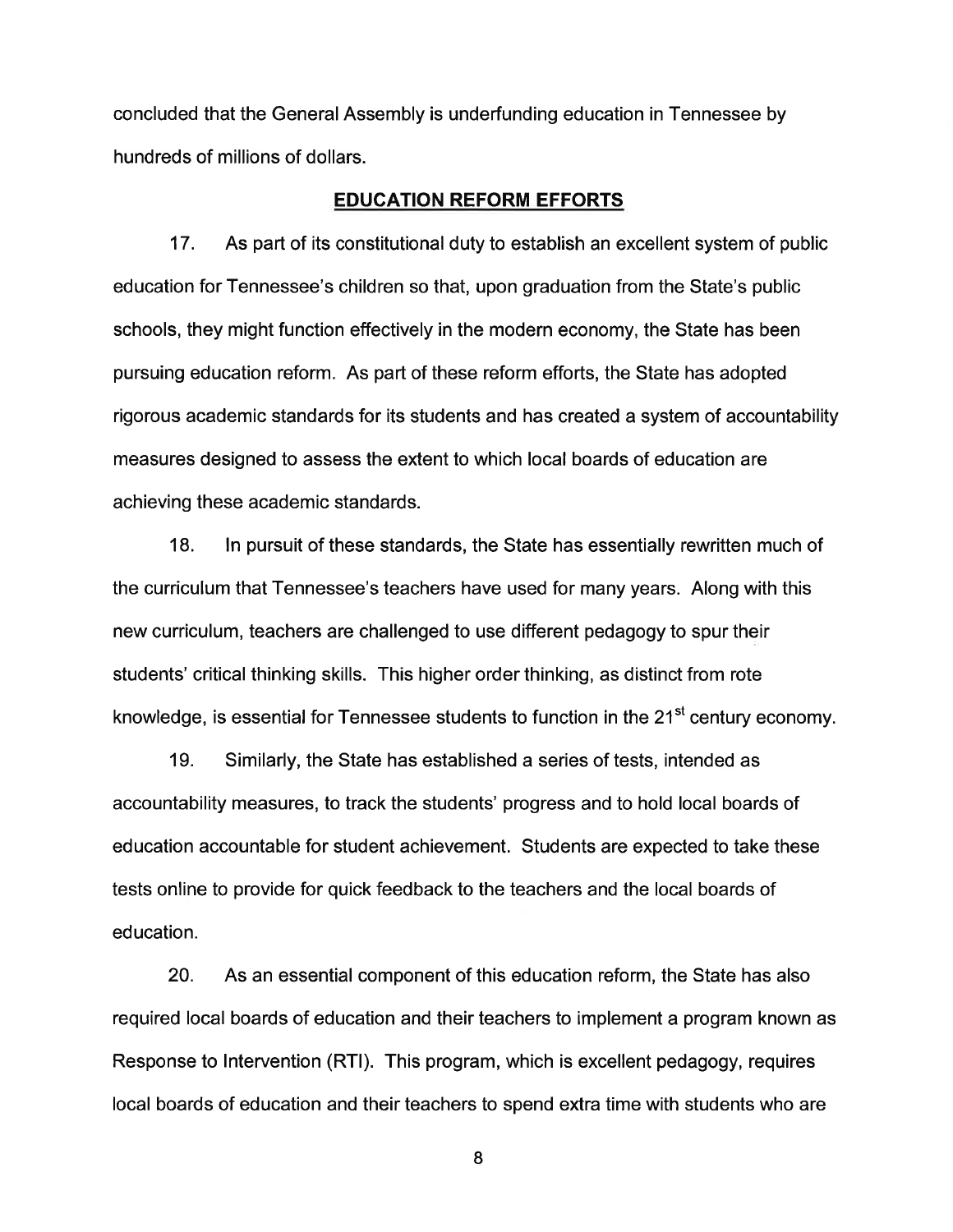slow to grasp core concepts. Once a teacher identifies a child as having difficulty with the class, the school system is to put the child through a series of assessments and to provide him or her with up to 120 minutes of additional, more intensive instruction per week.

### THE FINANCIAL DILEMMA

21. While these higher academic standards and their accompanying accountability measures are sound educational policy, they exacerbate the financial needs of an already strained system of public education. For example, although the State's new curriculum now places a premium upon creative means of conveying instruction to students, the General Assembly has not increased the allowance to classroom teachers for the purchase of classroom materials. Similarly, even though the State now requires local boards of education to assess their students through various online tests, the State has made no allowance for the purchase of sufficient digital devices so students can take these tests. With regard to RTl, which requires local boards of education to assess struggling students and to provide additional instruction to them, the State has made no allowance for the purchase of the assessment materials or the personnel costs associated with the additional hours of instruction the local boards of education now owe to eligible students.

22. These new demands on local boards of education are in addition to the financial difficulties they already face. Thus, the funding gap is magnified, forcing local boards of education, regardless of where they are located, to take drastic steps to meet the financial pressures created by the General Assembly's failure to fund the true cost of public education.

I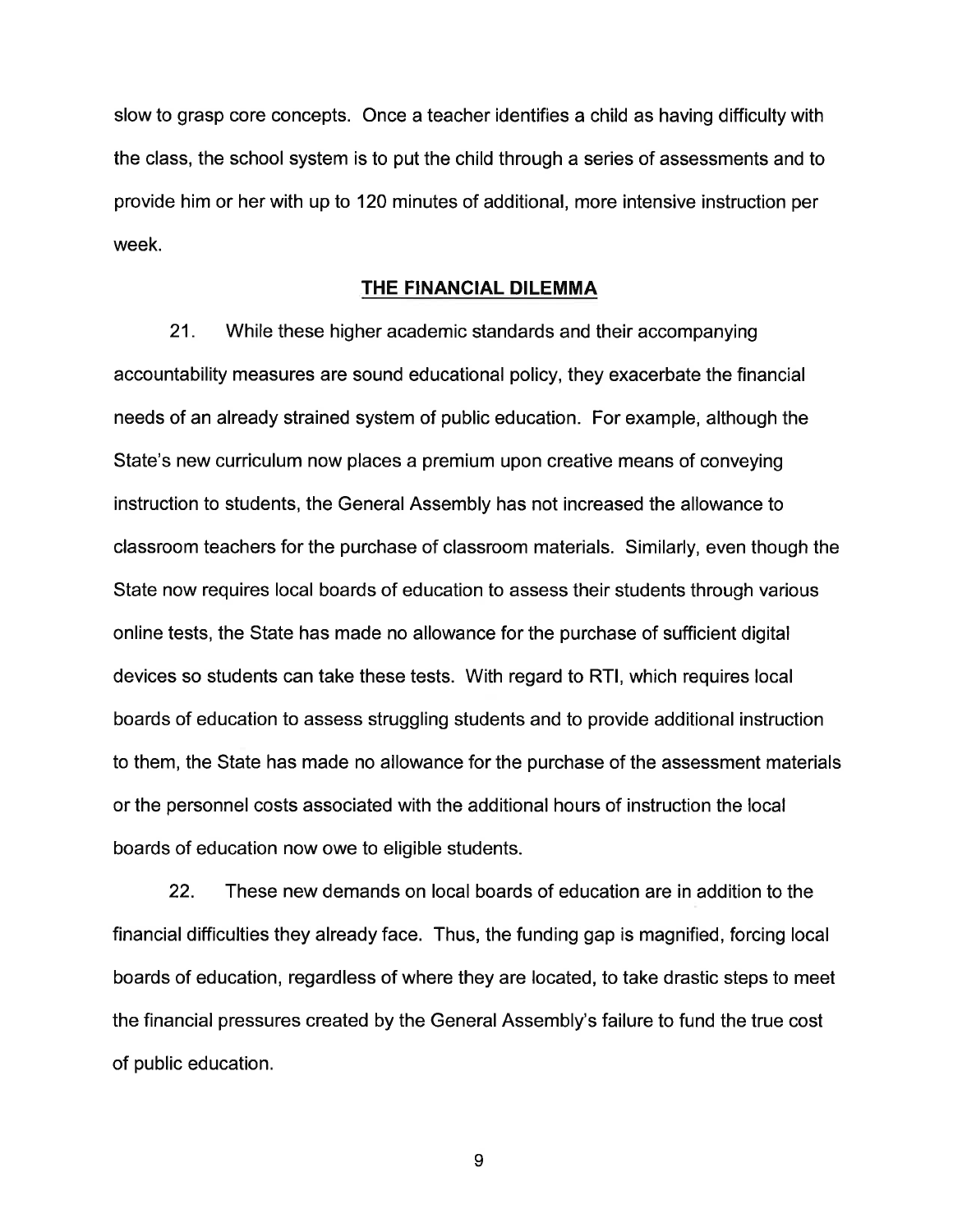23. ln comparatively more affluent communities, parents are often expected to pay hundreds of dollars in fees as part of enrolling their children in nominally free public schools. (As a tacit admission that some schools have become dependent upon fees, the State Board of Education has even promulgated rules governing the fees that local boards of education may charge for attending what should be the free public schools.) Later in the year, parents may be expected to participate in fundraising activities or to solicit donations from local foundations. (Again, as a tacit admission that some schools have become dependent upon fundraising, the General Assembly has enacted statutes governing school support organizations.) These outside funds defray the cost of operating the schools so that school administrators may be able to hire teachers to teach classes, hire assistants who provide intervention, purchase electronic devices for use in student assessment, and otherwise meet the financial needs not covered by the State.

24. ln less affluent communities, sometimes within the same county, there are insufficient resources available to operate a school. In the absence of adequate funds to provide a free public education to their students, and lacking the financial capacity within the community to request the payment of school fees or to solicit fundraising or charitable donations, teachers themselves oftentimes contribute hundreds of dollars of their own money and volunteer their own time to meet the needs of their students. ln other situations, school administrators have had to take drastic steps such as cutting basic services to the detriment of educational opportunities available to children.

## COUNT ONE: THE EDUCATION CLAUSE

25. Article Xl, Section 12 of the Tennessee Constitution provides in material part that "the General Assembly shall provide for the maintenance, support and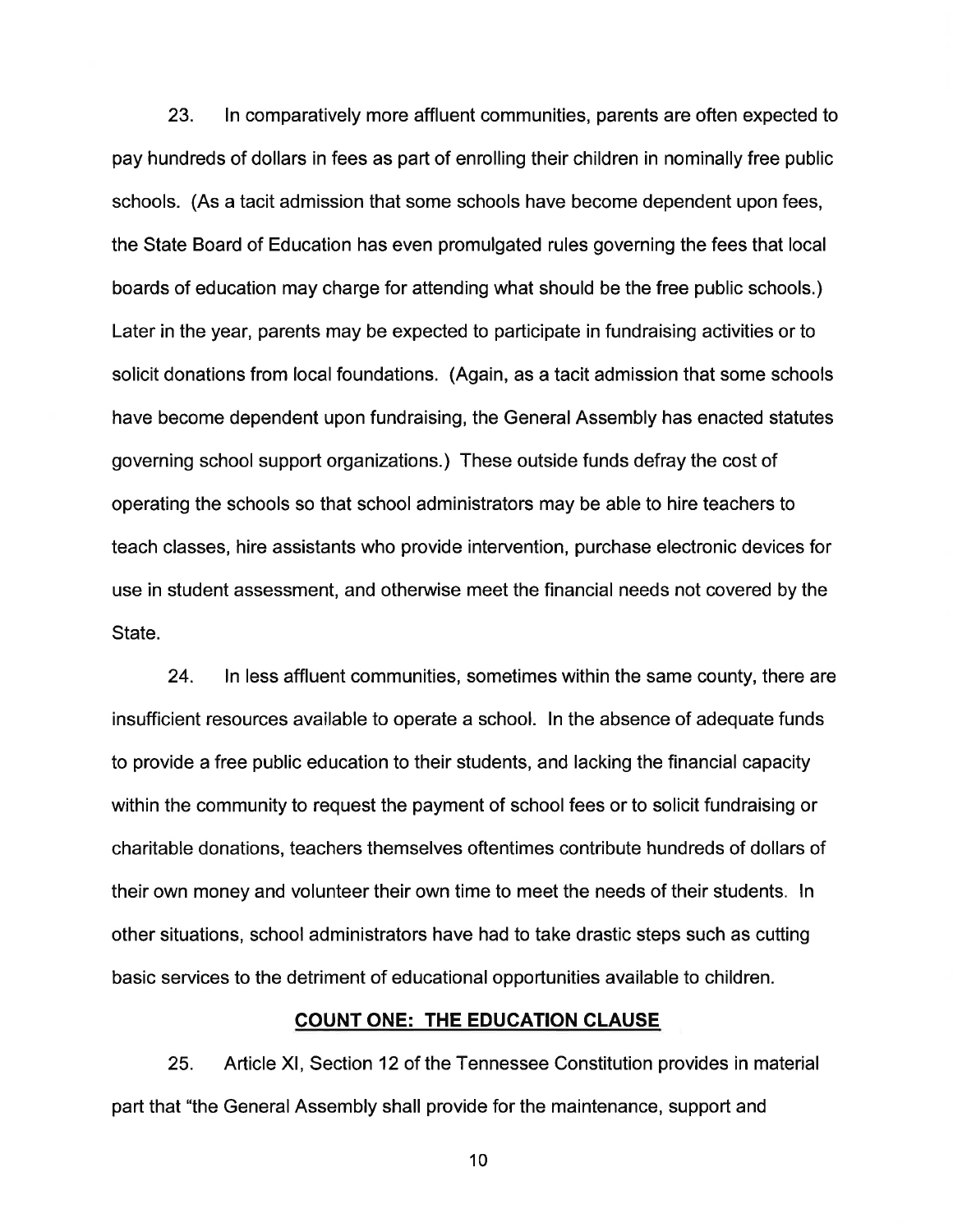eligibility standards of a system of free public schools." This provision of the Tennessee Constitution creates for Tennesseans a fundamental right to a free public education that is calculated, at a minimum, to provide students with the opportunity to acquire general knowledge, to develop the powers of reasoning and judgment, and generally to prepare students intellectually for a mature life.

26. While the General Assembly has adopted educational standards that satisfy the substantive aspect of the education clause, it has failed to provide a system of free public education. To the contrary, the present system has impermissibly shifted the burden of financing public education to the students and parents themselves or, alternatively, to the teachers who work within the system. There is no compelling interest that justifies the State's failure to provide Tennesseans with their fundamental right to a free public education.

27. The General Assembly has been aware of its obligation to fund a system of free public education across the State for more than 20 years and yet has been deliberately indifferent to its constitutional duty. ln view of the General Assembly's persistent failure to provide Tennesseans with this fundamental right, this Court must order the State to fund the true cost of public education with all deliberate speed.

### COUNT TWO: EQUAL PROTECTION OF THE LAW

28. Article l, Section 8 and Article Xl, Section 8 of the Tennessee Constitution, read together, guarantee equal privileges for all similarly situated Tennesseans. As applied to the right to receive a free public education, these constitutional provisions require that students across Tennessee receive substantially equal educational opportunities.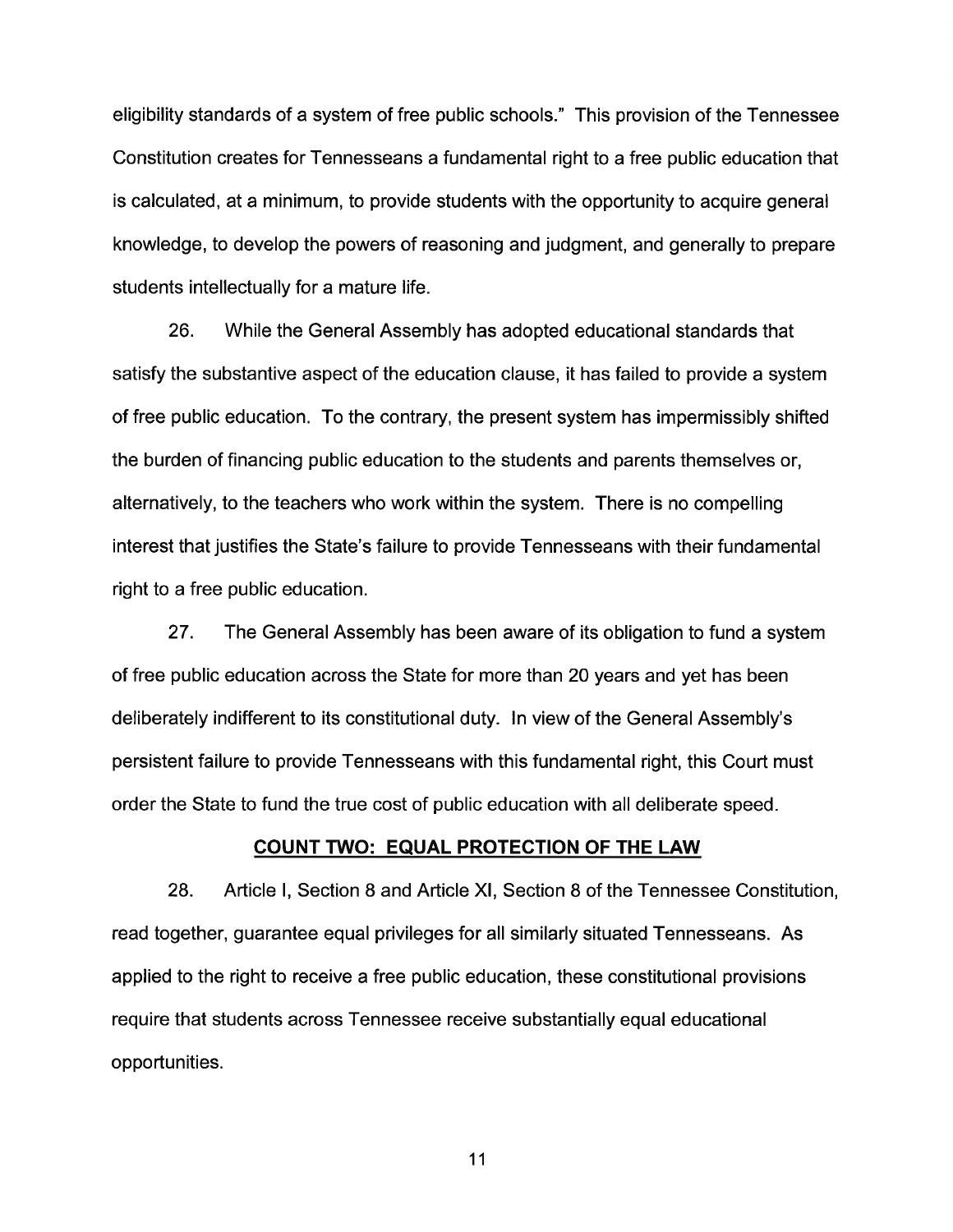29. Since 1988, when the State's funding of education was first challenged, the State has failed to take meaningful steps toward providing substantially equal educational opportunities for its students. Although it created the BEP Review Committee for the purpose of identifying the true cost of operating a system of public education, and although the Review Committee has consistently made recommendations to the State regarding adjustments to the State's funding formula and other steps the State should take to fund education in Tennessee, the State has consistently ignored these recommendations. As a result, the State's funding formula fails to account for the true cost of educating students in Tennessee.

30. Although the State's failure to fund education was readily apparent prior to the recent educational reform efforts, these reform measures have only exacerbated the problem. The State has imposed new requirements and standards on local boards of education but has not allocated any funds to defray these costs.

31. Accordingly, schools in those communities with the resources and desire to absorb these costs have done so whereas schools in other communities, sometimes within the same county, have had to do without basic services. Neither alternative is appropriate in a State that recognizes a free public education as a fundamental right.

32. ln view of the data that the BEP Review Committee has collected since 1992 to identify the true cost of educating Tennessee's students, and in view of the wellconsidered recommendations that the BEP Review Committee has presented to the State regarding the funding of public education in Tennessee, there is no rational basis for the General Assembly to have refused to fund these recommendations.

33. Consequently, given the State's persistent refusal to establish a system of public education with substantially equal educational opportunities across the State, this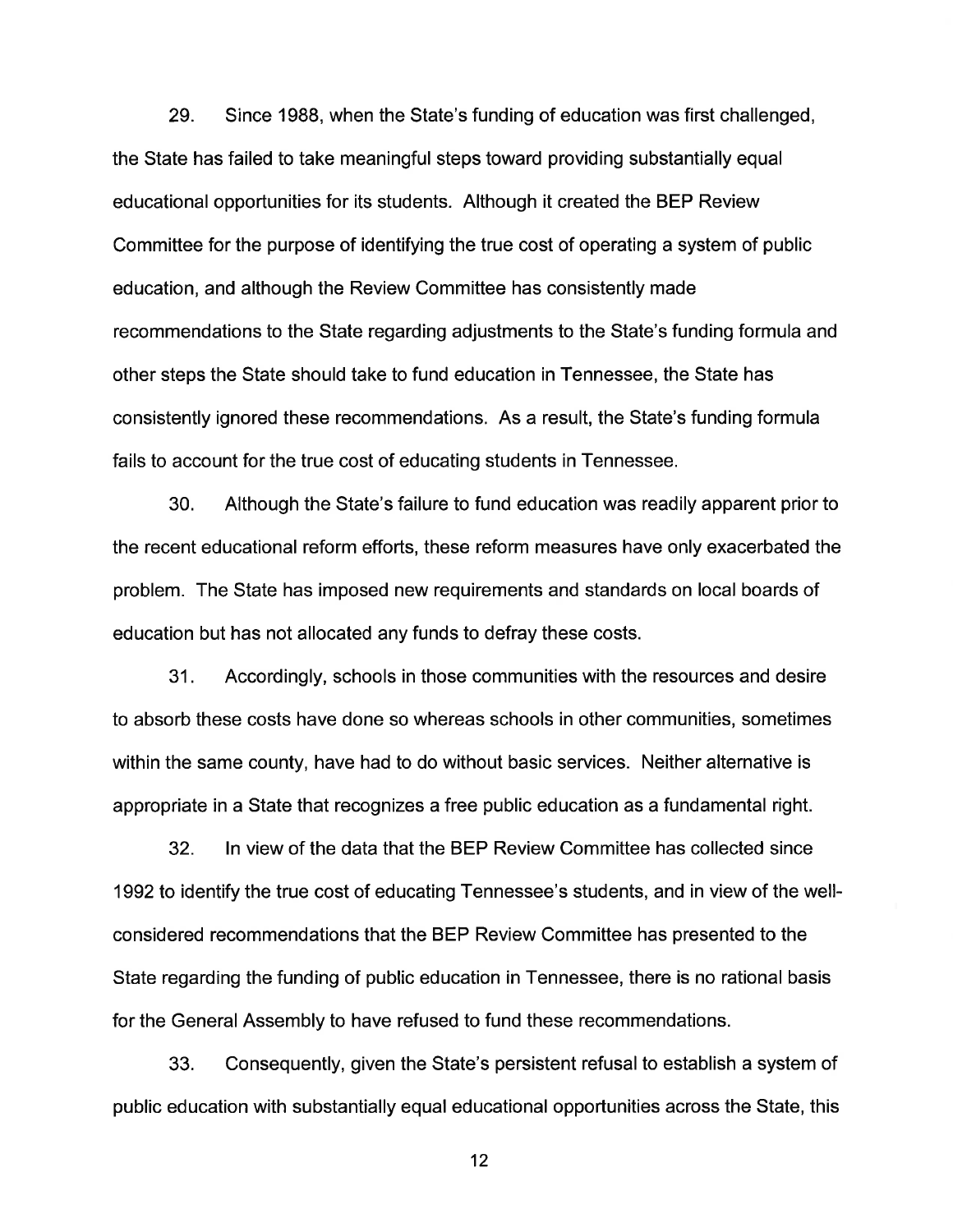Court must order the State to implement the present recommendations of the BEP Review Committee with all deliberate speed and to act upon additional recommendations from the BEP Review Committee regarding the cost of the State's education reforms upon local boards of education.

### GOUNT THREE: VIOLATION OF T.G.A S 49-1-102(a)

34. T.C.A. § 49-1-102(a) provides in material part that "the system of public education in the State shall be governed in accordance with laws enacted by the General Assembly and under policies, standards, and guidelines adopted by the State Board of Education that are necessary for the proper operation of public education in Kindergarten through Grade 12 (K-12)."

35. The State, however, has ignored its own laws governing the operation of Tennessee's public schools. For example, T.C.A. S 49-3-307(a) provides that the State is to include in its BEP appropriations a number of cost components in its funding formula. Additionally, this subsection requires that the State fund 75% of classroom costs. To date, however, the General Assembly has failed to include a number of these components and is funding only 70% of the classroom costs, resulting in a funding shortfall of approximately \$134 million.

36. Furthermore, T.C.A. S 49-3-307(b) provides that the State was to begin phasing in compliance with these components following the adoption of Chapter 369 of the Public Acts of 2007. To date, it has taken no steps to phase in these components, resulting in additional funding shortfalls of approximately \$600 million.

37. The State's failure to follow its own laws is irrational and arbitrary, and this failure is an abdication of the General Assembly's constitutional duty to provide for a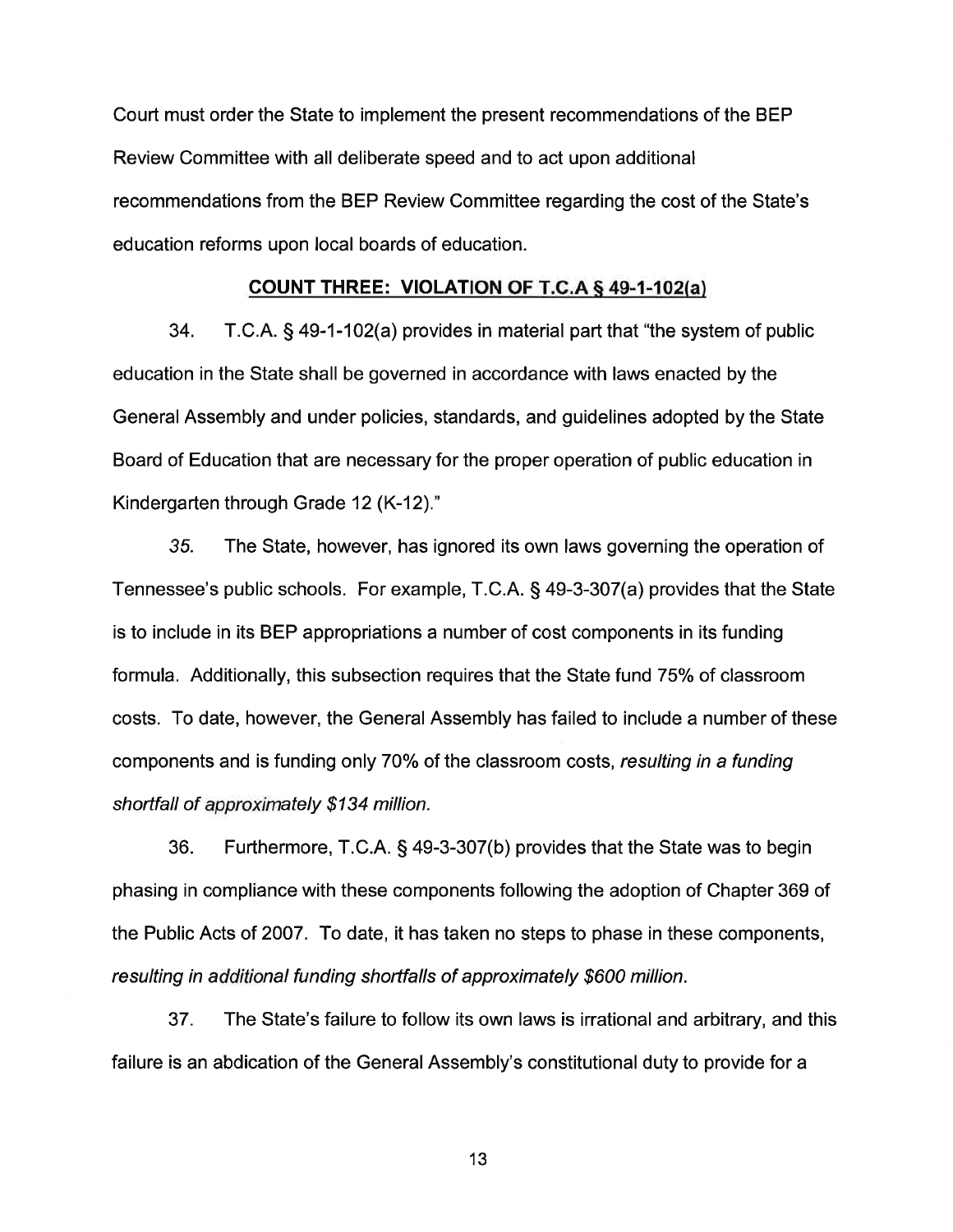system of free public education. Accordingly, this Court should direct the State to follow the law and fund the schools according to its own policies and statutes.

#### COUNT FOUR: UNFUNDED MANDATES

38. Article ll, Section 24 ot the Tennessee Constitution provides in material part that "no law of general application shall impose increased expenditure requirements on cities or counties unless the General Assembly shall provide that the State share in the cost."

39. Since the amendments to the BEP in 2007, not only has the State failed to implement its own funding statute but also the State has adopted increasingly rigorous academic standards for Tennessee's students and accountability measures for local boards of education. While these standards are entirely appropriate for any Tennessee student who hopes to compete in the  $21<sup>st</sup>$  century economy, the General Assembly has failed to provide any funds to offset the costs a local board of education must incur in order to comply with the State's standards.

40. The State's failure to make sufficient provision for the cost of its education reforms is fundamentally unfair to local communities and the students of Tennessee, and this Court should direct the State to shoulder the burden of funding these reforms.

### PRAYER FOR RELIEF

WHEREFORE, PREMISES CONSIDERED, the Plaintiffs pray for relief as follows:

1. That this Court find and declare that the General Assembly's present system of funding education violates Article Xl, Section 12 of the Tennessee Constitution inasmuch as it does not provide Tennesseans with a free public education.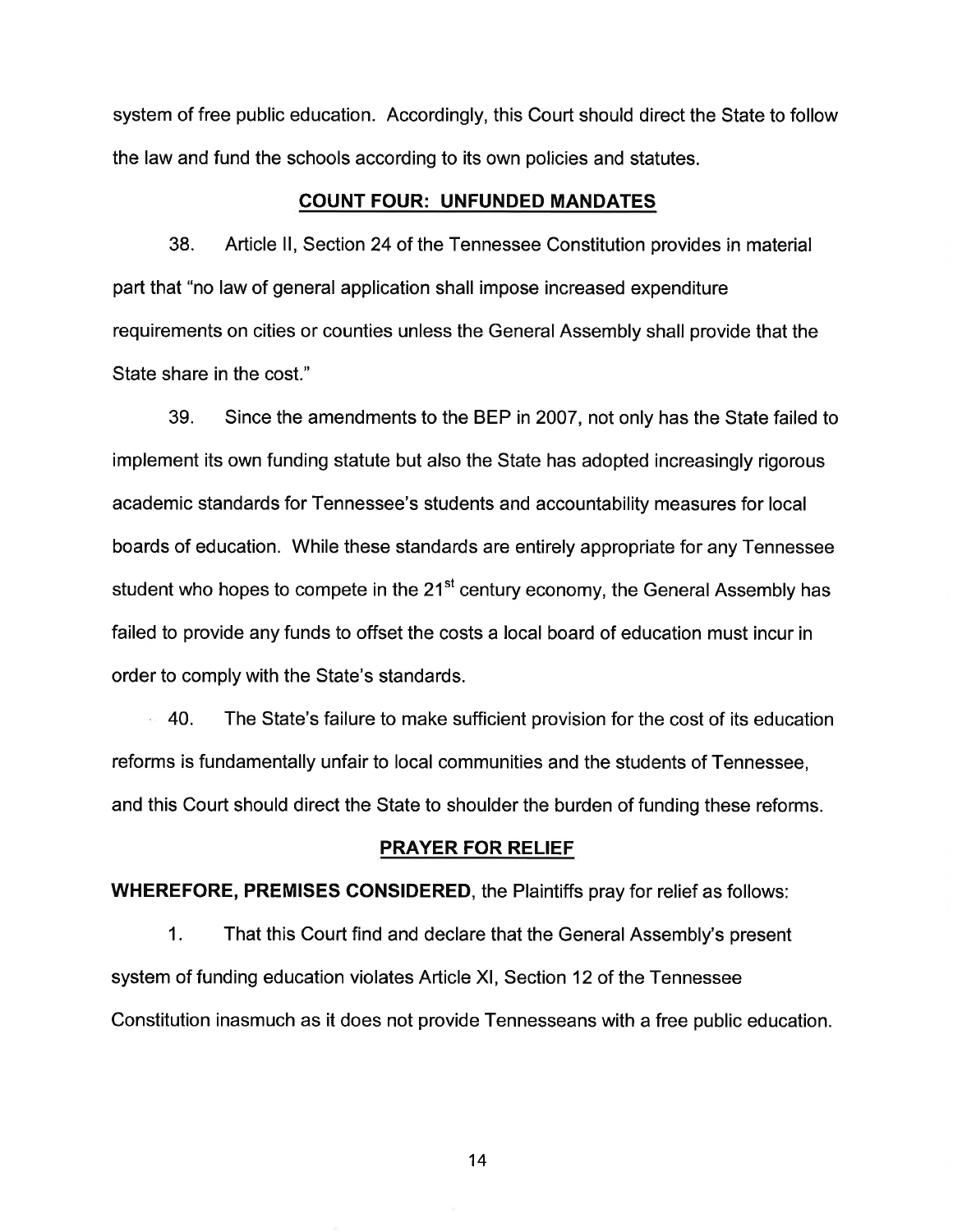2. That this Court find and declare that the General Assembly's failure to identify and fund the true cost of educating students in Tennessee fails to provide Tennesseans with substantially equal educational opportunities.

3. That this Court, recognizing that the General Assembly is violating the fundamental right of Tennesseans to enjoy a free public education, and that the present system of financing fails to guarantee substantially equal educational opportunities across the State, direct the General Assembly to appropriate sufficient funds to implement the recommendations of the BEP Review Committee dated November 1, 2014, with all deliberate speed;

4. That this Court, in view of the General Assembly's having established rigorous education standards as part of its duty under Article Xl, Section 12 of the Tennessee Constitution, but recognizing that the General Assembly has failed to account for the costs associated with pursuing these high education standards, direct the General Assembly to include the cost components associated with pursuing these measures in the BEP formula;

5. That costs in this matter be taxed against the Defendants; and

6. For such further general and equitable relief as this Court may deem just and proper.